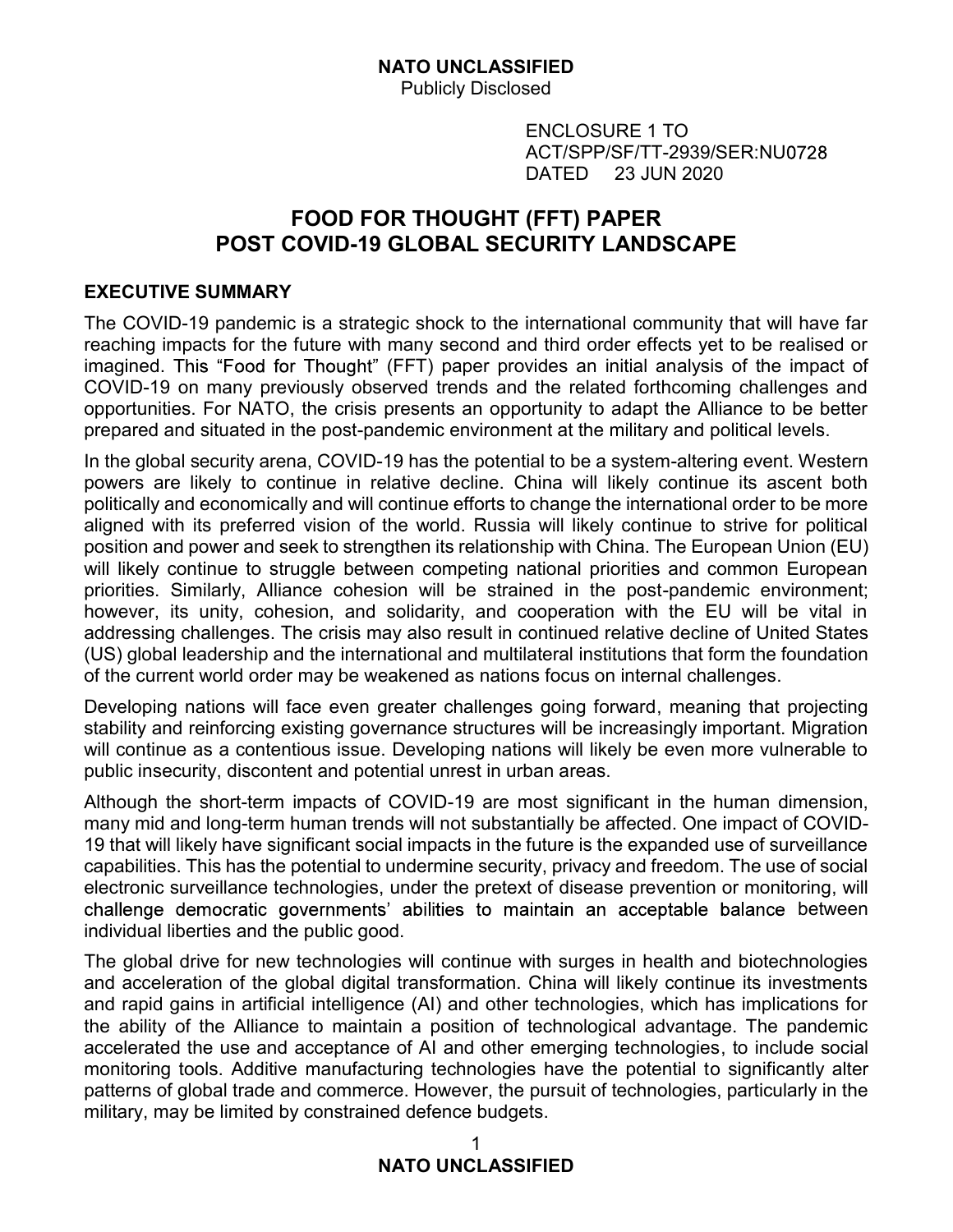Publicly Disclosed

It is very likely that the global economy will require a significant amount of time to recover from the crisis. As international commerce and collaboration decline, inequality will accelerate, potentially fuelling instability, increased migration and conflict. Disruptions in food production and distribution may significantly impact developing nations and regions. Also, the challenges of **Address Addressing to the effects of climate changes** of climate change.<br>
Addressing the effects of climate change can be climate change of the crisis. As international commerce and collaboration decline, inequality will nations, will become even more vulnerable to catastrophes, including epidemics, pandemics, and natural disasters, which are occurring with greater frequency and compounded by climate change. **NATO UNCLASSIFIED**<br>
Publicly Disclosed<br>
The very likely that the global economy will require a significant amount of time to recover from<br>
the crisis. As international commerce and collaboration decline, inequality will a **NATO UNCLASSIFIED**<br> **Provider and Compondical Compondication** and conflict. Disruptions in food production<br>
the crisis. As international commerce and collaboration decline, inequality will accelerate,<br>
potentially fuellin **ACCO CONSCRIFIED**<br> **ACCO** Publicly Disclosed<br> **ACCO** Publicly Disclosed<br>
The crisis. As international commerce and collaboration decline, inequality will accelerate,<br>
potentially fuelling instability, increased migration

NATO has an opportunity to learn from the crisis and adjust its efforts for continuous adaptation. will challenge defence planning and adaptation efforts. The crisis calls for the Alliance to place greater focus on coordination with international organisations (IOs). The crisis could even Alliance also needs to consider a holistic strategy that accounts for all instruments of power and use in public health crises. In strategic communication, NATO should work to mitigate the effects of disinformation to preserve and strengthen confidence in the Alliance. three crists. As international committere and columptor three and controls, increased migration and conflict. Disruptions in food production and distribution may significantly impact developing nations and regions. Also, t potentially fueling instability, increased migration and contrict. Disruptions in the addressing the effects of climate change, coupled with economic decline, venter addressing the effects of climate change, coupled with e

The future holds potential for an unlimited number of possible scenarios. This paper presents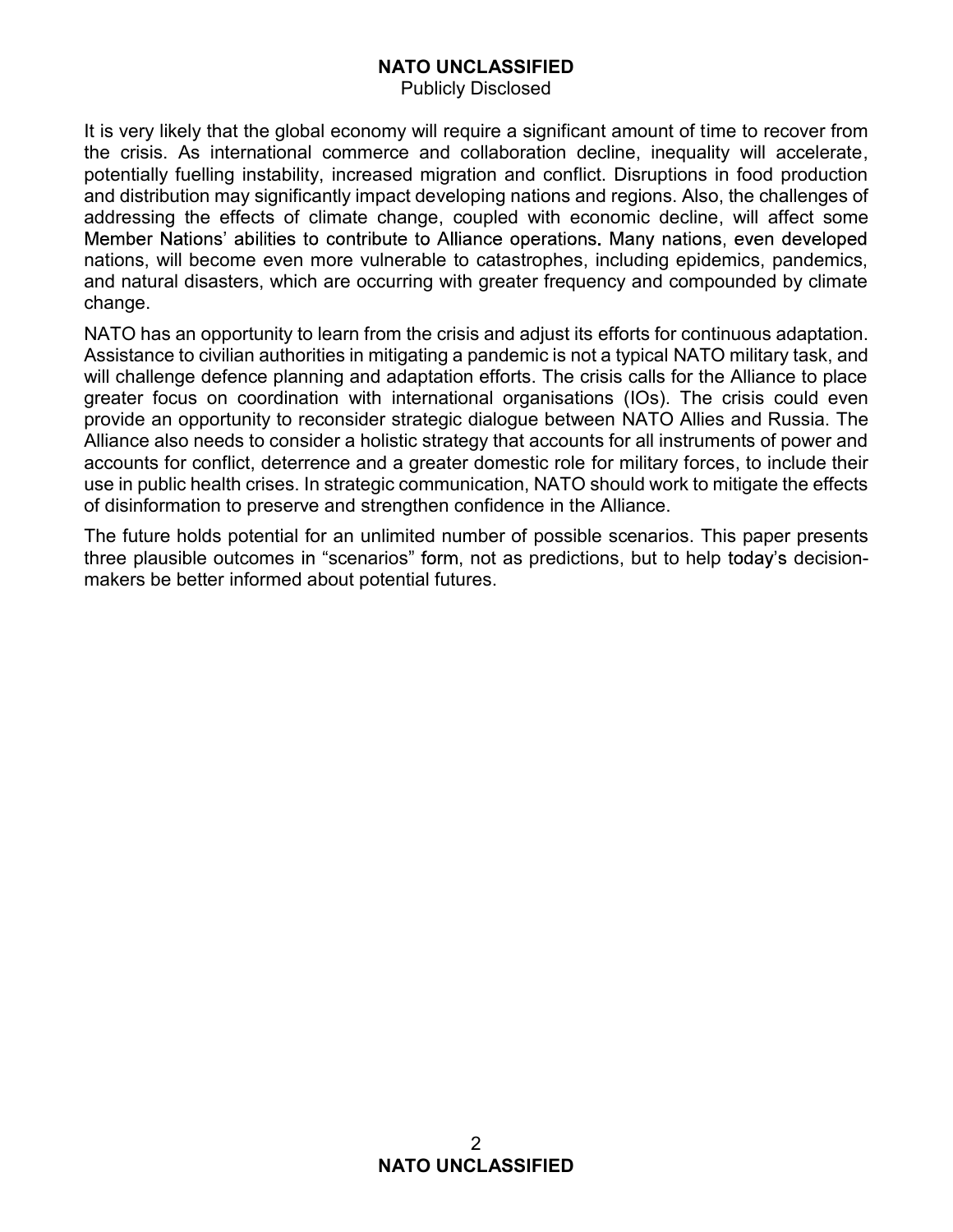### Publicly Disclosed

### INTRODUCTION

The COVID-19 pandemic is a human tragedy of immense proportion and a major strategic shock **NATO UNCLASSIFIED**<br>
Publicly Disclosed<br>
The COVID-19 pandemic is a human tragedy of immense proportion and a major strategic shock<br>
to world order and the global economy. It has resulted in not only a health emergency and **NATO UNCLASSIFIED**<br>Publicly Disclosed<br>The COVID-19 pandemic is a human tragedy of immense proportion and a major strategic shock<br>to world order and the global economy. It has resulted in not only a health emergency and<br>si **INTRODUCTION**<br> **INTRODUCTION**<br>
The COVID-19 pandemic is a human tragedy of immense proportion and a major strategic shock<br>
to world order and the global economy. It has resulted in not only a health emergency and<br>
signifi **NATO UNCLASSIFIED**<br>
Publicly Disclosed<br>
The COVID-19 pandemic is a human tragedy of immense proportion and a major strategic shock<br>
to world order and the global economy. It has resulted in not only a health emergency and **INTRODUCTION**<br> **INTRODUCTION**<br>
The COVID-19 pandemic is a human tragedy of immense proportion and a major strategic shock<br>
to world order and the global economy. It has resulted in not only a health emergency and<br>
signifi relative decline of the West, centralisation of power in governments, a trend towards greater national sovereignty, and polarisation within and between states. **INTRODUCTION**<br> **Example 19** Publicly Disclosed<br>
The COVID-19 pandemic is a human tragedy of immense proportion and a major strategic shock<br>
to world order and the global economy. It has resulted in not only a health emerg **INTRODUCTION**<br>
Publicly Disclosed<br>
The COVID-19 pandemic is a human tragedy of immense proportion and a major strategic shock<br>
to world order and the global economy. It has resulted in not only a health emergency and<br>
sig **NATO UNCLASSIFIED**<br>
Publicly Disclosed<br>
The COVID-19 pandemic is a human tragedy of immense proportion and a major strategic shock<br>
to world order and the global economy. It has resulted in not only a health emergency and The COVID-19 pandemic is a human tragedy of immense proportion and a major strategic shock<br>to world order and the global economy. It has resulted in not only a health emergency and<br>bignificant loss of life, but also severe

Governments have already taken unprecedented measures and initiatives to stop the spread of the virus. These actions are likely to have long-term direct and second order domestic and countries may retreat into overt geopolitical competition. in some key global trends. These effects could include influencing the shift in global power, the<br>in sime key global trends. These effects could include influencing over mations, a trend towards greater<br>national sovereignt relative decline of the West, centralisation of power in governments, a trend towards greater<br>
rational sovereignty, and polarisation within and between states.<br>
Gevernments have a tracking these uniquedent measures and in

The economic fallout from the pandemic is much worse than the 2008/09 financial crisis. Nations have different priorities while managing the current challenges. The consequences of the crisis measures necessary to cope with COVID-19 effects could have a negative impact on the provision of funds for agreed increases in Alliance defence spending.

### AIM

### **BACKGROUND**

COVID-19 is not the first disruptive event or strategic shock the Alliance has faced. In the last two decades, events such as the 9/11 terrorist attacks in 2001, the economic crisis in 2008/09, events invoking global consequences. In most cases, a creative coordinated response involving major countries allowed the international community to contain and mitigate impacts. However, The economic fallout from the pandemic is much worse than the 2008/09 financial crisis. Nations<br>have different priorities while managing the current challenges. The consequences of the crisis<br>could be realised in a longer-The economic fallout from the pandemic is much worse than the 2008/09 find<br>nave different priorities while managing the current challenges. The consection<br>occuld be realised in a longer-term realignment of national priori have different priorities while managing the current challenges. The consequences of the crisis<br>could be realised in a longer-term realignment of national priorities. The financial mitigation<br>measures necessary to cope wit This FFT paper provides a further analysis of the COVID-19 pandemic focused on potential mid-<br>to long-term impacts on the global security landscape and the implications for NATO.<br>
BACKGROUND<br>
COVID-19 is not the first disr to long-term impacts on the global security landscape and the implications for NATO.<br>
BACKGROUND<br>
COVID-19 is not the first disruptive event or strategic shock the Alliance has faced. In the last<br>
covid decades, events su is provided in the matter and the virtual chave a negative impact on the<br>spending.<br>pandemic focused on potential mid-<br>the implications for NATO.<br><br>k the Alliance has faced. In the last<br>001, the economic crisis in 2008/09,<br>e

of the COVID-19 implications are likely to present<br>existential challenges to the world order **The rapid spread of COVID-19** existential challenges to the world order.

NATO, like many successful and enduring **or the Alliance to take unparalleled**<br>examinational bas continuously adopted itself to the measures to contain the virus and organisations, has continuously adapted itself to the changing environment with the resources and resolve of COVID-19 around the globe forced members of the

around the globe forced members of the Alliance to take unparalleled pandemic focused on potential mid-<br>the implications for NATO.<br>Sk the Alliance has faced. In the last<br>001, the economic crisis in 2008/09,<br>a few, could be listed as disruptive<br>taive coordinated response involving<br>tain and m expend significant resources, including calling upon military forces to support medical services and provide logistic and security assistance.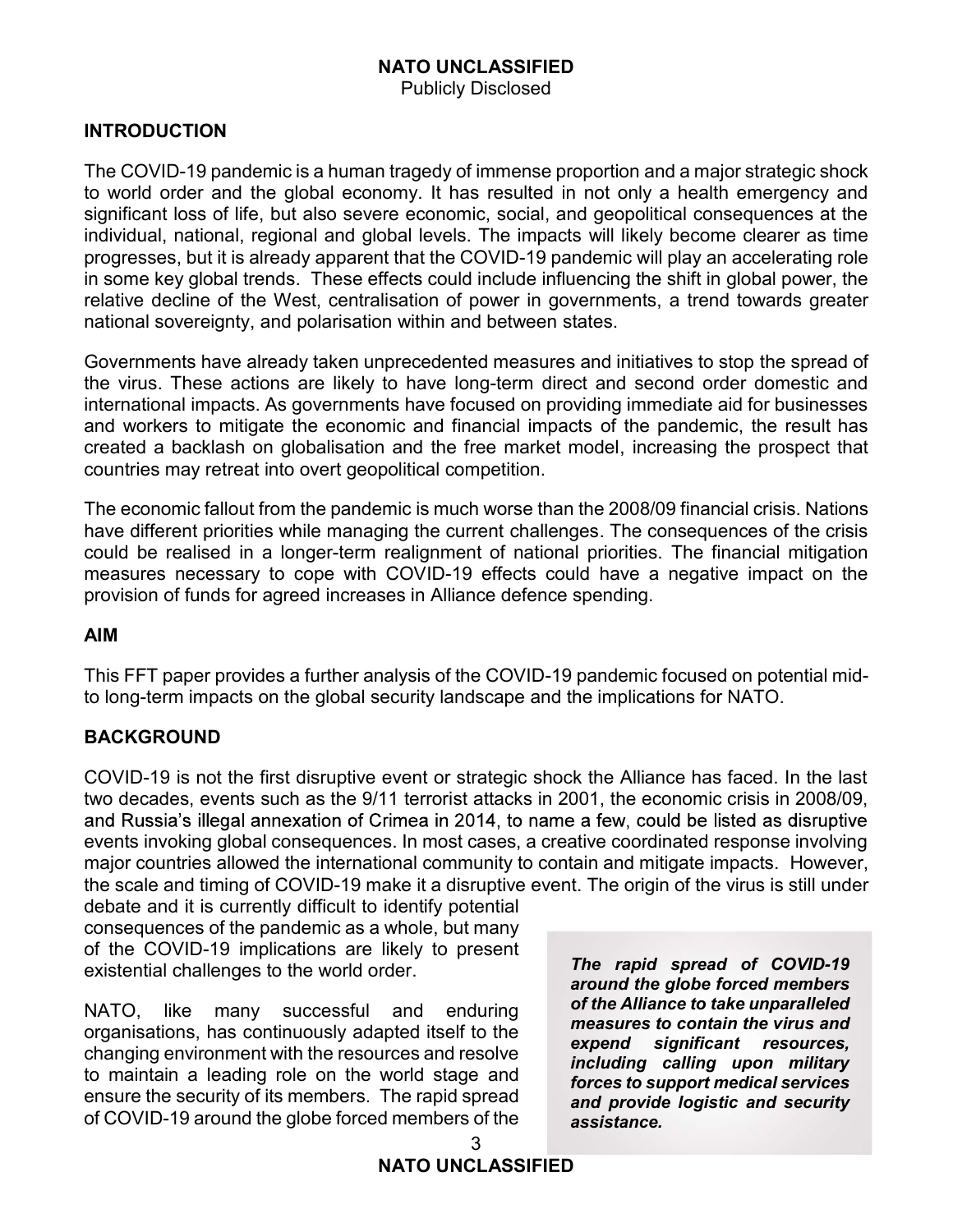Publicly Disclosed

**NATO UNCLASSIFIED**<br>Publicly Disclosed<br>Alliance to take unparalleled measures to contain the virus and expend significant resources,<br>including calling upon military forces to support medical services and provide logistic a **NATO UNCLASSIFIED**<br>Publicly Disclosed<br>Alliance to take unparalleled measures to contain the virus and expend significant resources,<br>including calling upon military forces to support medical services and provide logistic a **NATO UNCLASSIFIED**<br>Publicly Disclosed<br>Alliance to take unparalleled measures to contain the virus and expend significant resources,<br>including calling upon military forces to support medical services and provide logistic a **NATO UNCLASSIFIED**<br>
Publicly Disclosed<br>
Alliance to take unparalleled measures to contain the virus and expend significant resources,<br>
including calling upon military forces to support medical services and provide logisti Furthermore, NATO should view the COVID-19 pandemic as a constructive opportunity to enhance its standing and reputation within the international community. While members of the<br>Alliance potentially re-orientate their national priorities, NATO's cohesion, solidarity and unity **MATO UNCLASSIFIED**<br>
Publicly Disclosed<br>
Publicly Disclosed<br>
Including calling upon military forces to support medical services and provide logistic and<br>
security assistance. NATO will need to adapt wisely and rapidly to a remain its centre of gravity. **NATO UNCLASSIFIED**<br>
Publicly Disclosed<br>
Alliance to take unparalleled measures to contain the virus and expend significant resources,<br>
including calling upon military forces to support medical services and provide logisti **ENTIFUM MATO UNCLASSIFIED**<br>
Publicly Disclosed<br>
Including calling upon military forces to support medical services and provide logistic and<br>
inculating sestistince. NATO will need to adapt wisely and rapidly to address th **NATO UNCLASSIFIED**<br>
Publicly Disclosed<br>
Niliance to take unparalleled measures to contain the virus and expend significant re<br>
nculting calling upon military forces to support medical services and provide log<br>
isecurity a Alliance to take unparalleled measures to contain the virus and expend significant resources.<br>
Including calling upon military forces to support medical services and provide logistic and<br>
security assistance. NATO will nee security assistance. MATO will med to adapt wisely and rapidly to address the unprecedented<br>challenges with, quite probably, reduced resources and diverging national interests.<br>Furthermore, NATO should view the COVID-19 pa

### ANALYSIS

Strategic Foresight Analysis (SFA) framework: Political, Human, Technology, Economy and

### IMPLICATIONS ON GLOBAL SECURITY LANDSCAPE

A pandemic of this magnitude has the clear potential to be a system-altering event. A return to relationships stronger or weaker, but certainly not unchanged. The longer the crisis lasts, the challenges with, quite probably, reduced resources and diverging national interests.<br>Furthermore, NATO should view the COVID-19 pandemic as a constructive opportunity to<br>enhance its standing and reputation within the inter

enhance its standing and reputation within the international community. While members of the Allinance potentially re-orientate their national priorities, NATO's cohesion, solidarity and unity Alinance potentially re-orien Alliance potentially re-orientate their national priorities, NATO's cohesion, solidarity and unity<br>remain its centre of gravity.<br> **ANALYSIS**<br>
This following analysis focuses on the COVID 19 impact on NATO's strategic envir remain its centre of gravity.<br> **ANALYSIS**<br>
This following analysis focuses on the COVID 19 impact on NATO's strategic environment using<br>
Strategic Foresight Analysis (SFA) framework: Political, Human, Technology, Economy a **ANALYSIS**<br>This following analysis focuses on the COVID 19 impact on NATO's strategic environment using<br>Strategic Foresight Analysis (SFA) framework: Political, Human, Technology, Economy and<br>Environment. It also includes **ANALYSIS**<br>This following analysis focuses on the COVID 19 impact on NATO's strategic environment using<br>Strategic Forcesight Analysis (SFA) framework: Political, Human, Technology, Economy and<br>Environment. It also includes is focuses on the COVID 19 impact on NATO's strategic environment using<br>Analysis (SFA) framework: Political, Human, Technology, Economy and<br>includes an analysis of Russia and China. Additonally, a number of<br>fed to initiate This following analysis focuses on the COVID 19 limpact on NATO's strategic environment using<br>Strategic Foresight Analysis (SFA) framework: Political, Human, Technology, Economy and<br>Environment. It also includes an analysi Strategic Foresight Analysis (SFA) framework: Political, Human, Technology, Economy<br>Environment. It also includes an analysis of Russia and China. Additonally, a numbe<br>The senarios' are provided to initiate strategic discu A pandemic of this magnitude has the clear potential to be a system-altering event. A return to normal once the pandemic has passed is unlikely. This crisis will likely leave institutions and releatembings stronger or weak normal once the pandemic has passed is unlikely. This crisis will likely leave institution-<br>teleatonships stronger or weaker, but certainly not unchanged. The longer the crisis leader<br>per the changes will be. Some argue th relationships stronger or weaker, but certainly not unchanged. The long<br>deeper the changes will be. Some argue that this evant will likely become<br>this era, either by accelerating current trends or creating entirely new dyn It must also be considered that this is unlikely to be the last pandemic of such a magnitude. This<br>is the third time in 20 years that a new cononarius coming from animals has appeared – there<br>are likely to be more. Lessons from animals has appeared – there<br>ic should be used to maintain and<br>s, supporting organizations, agencies<br>uity of operations to accomplish the<br>s. Additionally, the Alliance's military-<br>tential impacts to defence spending<br>m

### POLITICAL

### The redistribution of geostrategic power.

system. The current crisis might result in the entrenchment of the West, a continued relative

current world order and multilateralism. The redistribution of economic and military power towards continue to challenge Western institutions and the **may accelerate, allowing portable to continue to**<br>current world order China-led international **competitors to continue to** current world order. China-led international structures could replace Western institutions, subsequently increasing Chinese influence over the

The redistribution of economic and military power towards Asia may accelerate, allowing peer challenge Western institutions and the current world order.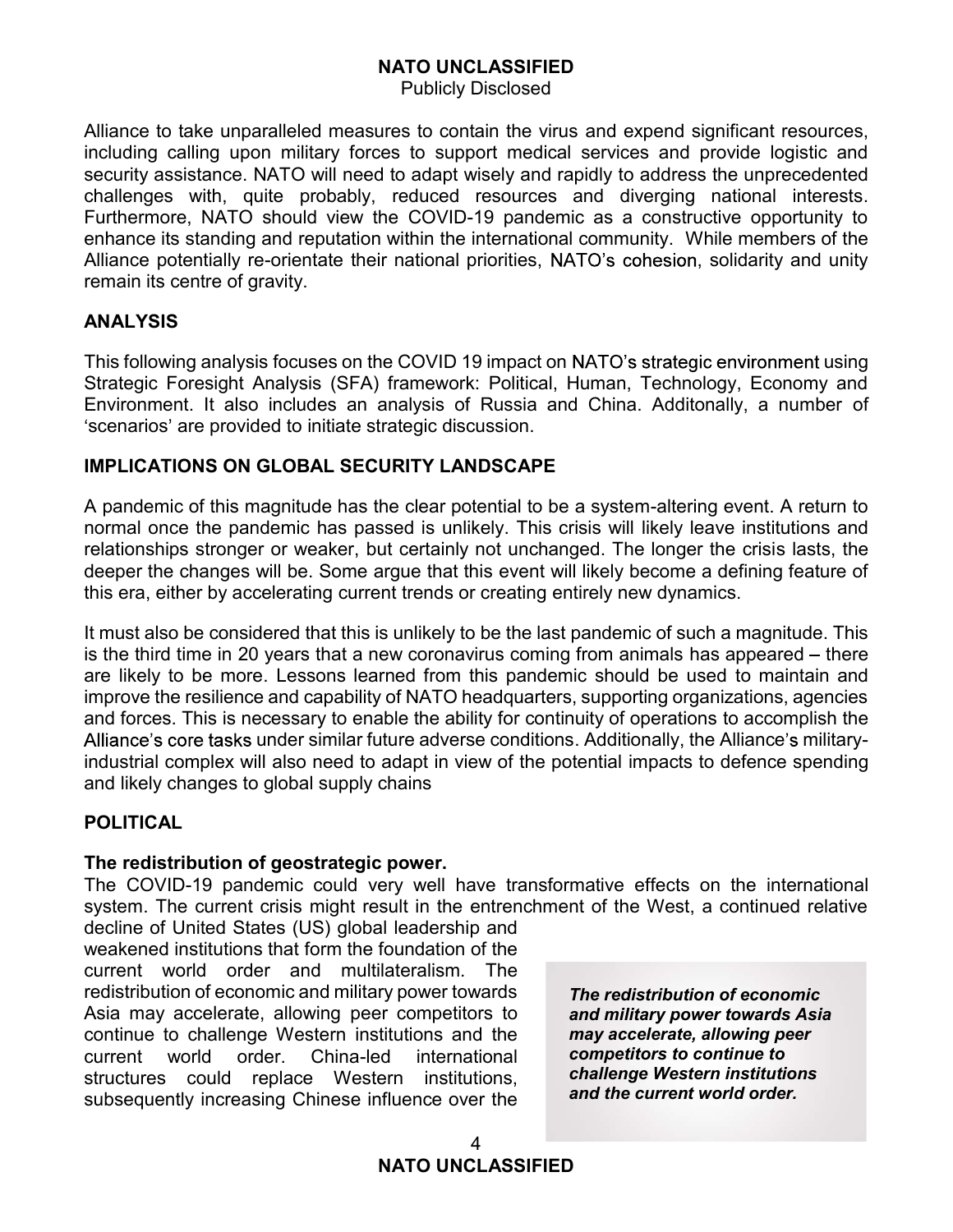Publicly Disclosed

**NATO UNCLASSIFIED**<br>
Publicly Disclosed<br>
developing world, particularly in the Middle East, Africa, South America and Oceania.<br>
The evaluation of Russia's national security strategy for 2015 highlights their view of world<br> The evaluation of Russia's national security strategy for 2015 highlights their view of world politics as a constant struggle for position, power and resources, and the pandemic will most **NATO UNCLASSIFIED**<br>
Publicly Disclosed<br>
developing world, particularly in the Middle East, Africa, South America and Oceania.<br>
The evaluation of Russia's national security strategy for 2015 highlights their view of world<br> **NATO UNCLASSIFIED**<br>
Publicly Disclosed<br>
developing world, particularly in the Middle East, Africa, South America and Oceania.<br>
The evaluation of Russia's national security strategy for 2015 highlights their view of world<br> **MATO UNCLASSIFIED**<br>
Publicly Disclosed<br>
Publicly Disclosed<br>
The evaluation of Russia's national security strategy for 2015 highlights their view of world<br>
politics as a constant struggle for position, power and resources, temporary weakening of the Western Bloc.

Alliance cohesion will be strained by diverging national priorities, unequal economic and **NATO UNCLASSIFIED**<br>
Publicly Disclosed<br>
The evaluation of Russia's national security strategy for 2015 highlights their view of world<br>
The evaluation of Russia's national security strategy for 2015 highlights their view o **NATO UNCLASSIFIED**<br>
Publicly Disclosed<br>
Publicly Disclosed<br>
The evaluation of Russia's national security strategy for 2015 highlights their view of world<br>
The evaluation of Russia will arom is exactly strategy for 2015 hi **Example 10 NATO UNCLASSIFIED**<br> **Publicly Disclosed**<br> **Concerned With America and Oceania.**<br>
The evaluation of Russia's national security strategy for 2015 highlights their view of world<br>
politics as a constant struggle People's Republic of Korea and Iran to acquire and improve nuclear weapon technology and delivery systems. While the future of China and Russia remain uncertain in terms of their cohesion, solidarity, and cooperation with the EU will be vital qualities the Alliance must leverage to address increasingly complex challenges. developing world, particularly in the Middle East, Africa, South Ame<br>The evaluation of Russia's national security strategy for 2015 h<br>politics as a constant struggle for position, power and resources,<br>likely not change thi The evaluation of Russia's national security strategy for 2015 highlights their view of world<br>politics as a constant struggle for position, power and resources, and the pandemic will most<br>likely not change this on the othe politics as a constant struggle for postiton, power and resources, and the parademic will most<br>plikely not change this. On the other hand, if China emerges stronger from this crisis, it is more<br>than likely that Russia will

asymmetric use of information and the cyber domain to the forefront of power politics. The project hard power. While Western powers will likely continue to experience a relative decline, China is likely to take advantage of post-COVID-19 opportunities to increase its influence over the Global South, making many of these countries more dependent and interconnected with China economically and politically. China will continue to focus on expanding its soft power by Awance conestom will be strained by a constrained by a methal entropolate and provide and entropolate and the increasing use of soft power and a divisive strategic narrative by peer competitors. In the face of such distrac

The post COVID-19 geo-strategic environment is not expected to bring major changes to Russia's opportunistic use of soft and hard power. This will still require NATO's utmost attention and resolve, especially against Russian use of cyber and hybrid warfare tools on Member Nations. In this context, Ukraine might become increasingly vulnerable while other non-NATO Eastern European, Caucasus and Central Asian countries could be further influenced by Russia. The volatility of the environment and growing domestic challenges have increased the potential for confrontation and conflict. Fuelled by growing nationalism, emerging powers might attempt to change the status-quo in frozen crises such as the situation in Donbass. These developments and the threat posed by changes in national nuclear strategy, the collapse of the Intermediate-Range Nuclear Forces (INF) treaty, and the modernisation of nuclear and conventional forces of major and regional powers require NATO to maintain a robust and credible deterrence and defence.

### RUSSIA

Great Power: When Putin took power in 2000, no one could have foreseen his role in bringing Russia to the global stage. However, a large part of Russia's success story is due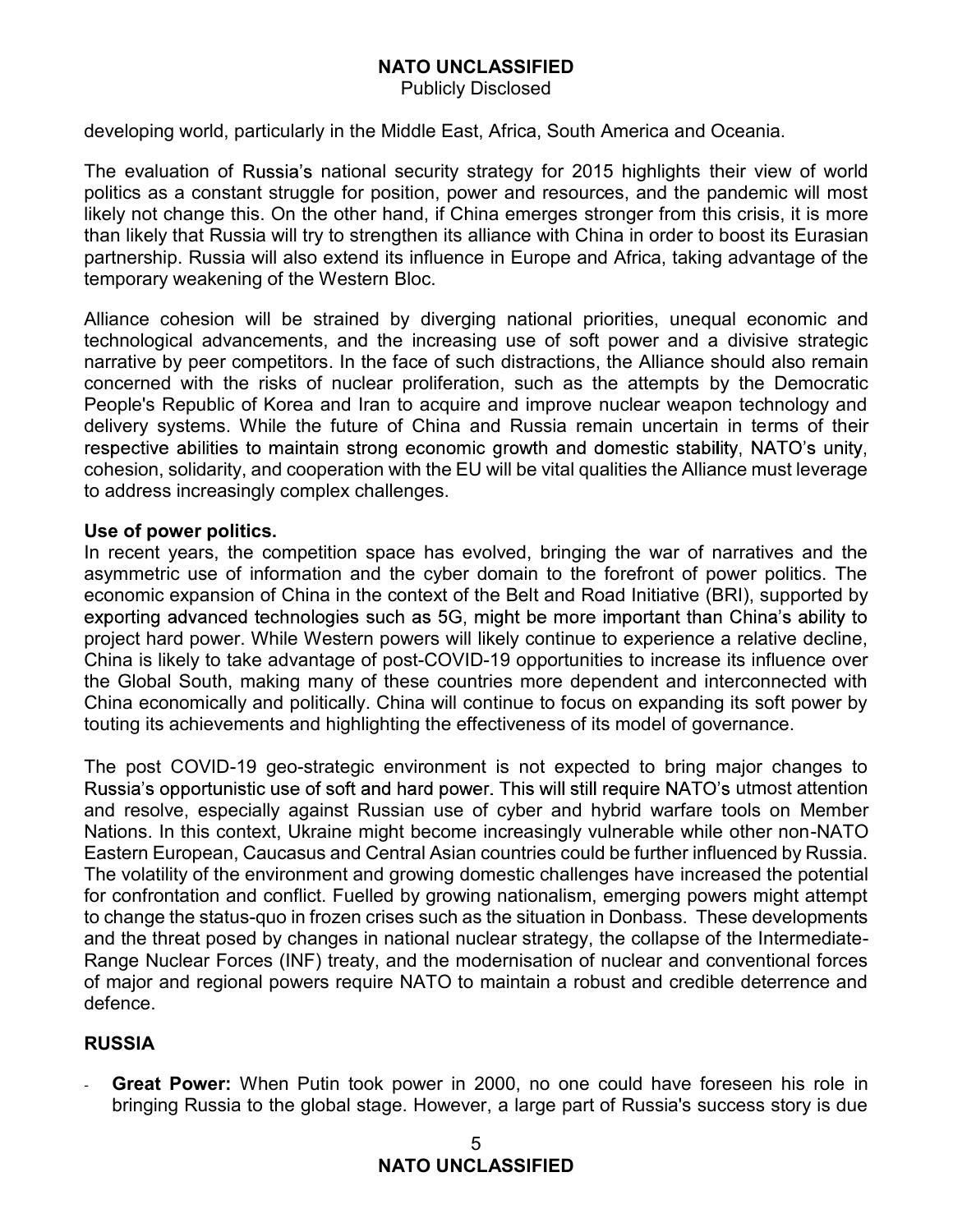Publicly Disclosed

**NATO UNCLASSIFIED**<br>Publicly Disclosed<br>to the gradual decline of Western power and influence. While Russia is not the USSR and<br>will not be a global superpower, Russia will continue to punch above its weight, especially in<br> will not be a global superpower, Russia will continue to punch above its weight, especially in light of a potentially divided Europe. Russia is likely to continue to be more assertive in its foreign policy and continue to challenge NATO and NATO Allies with a range of aggressive actions in pursuit of global ambitions to establish itself as a great power.

- MATO UNCLASSIFIED<br>
Publicly Disclosed<br>
to the gradual decline of Western power and influence. While Russia is not the USSR and<br>
will not be a global superpower, Russia is likely to continue to be more assertive in its<br>
for **MATO UNCLASSIFIED**<br>Publicly Disclosed<br>publicly Disclosed<br>to the gradual decline of Western power and influence. While Russia is not the USSR and<br>will not be a global superpower, Russia will continue to punch above its wei the regime will restabilize in much the same format it is currently, and has been historically. Russia is in a deep systemic crisis, but there is not a real possibility of change. Putin and the governing elite are expected to increase focus on regime survival by concentration of power **NATO UNCLASSIFIED**<br>
Publicly Disclosed<br>
vill mot be a global superpower, Russia is likely to continue to the more assertive in its<br>
light of a potentially divided Europe. Russia is likely to continue to be more assertive
- However, it has become clear that Putin likes to keep his options open and to keep his **MATO UNCLASSIFIED**<br>
Publicly Disclosed<br>
Will not be a global superpower, Russia will continue to punch above its weight, especially in<br>
Ilight of a potentially divided Europe. Russia will continue to punch above its weigh currently very dependent on him and while he remains popular with the public, he is unlikely to create disruption by transferring power. Therefore, Putin is likely to extend his grip on power beyond 2024, maintaining NATO and the West as an imposing threat. He might also to the gradual decline of Western power and influence. While Kussia is not the USSK and the USSK and the USSK and the USSK and the Unit of a potentially divided Europe. Russia is likely to continue to be more assertive in non-state actors. forein policy and continue to challenge NATO and NATO Allies with a range of aggressive<br>actions in pursuit of global ambittons to establish itself as a great power.<br> **Russian Regime**: It is difficult to imagine a change in **Russian Regime:** It is difficult to imagine a change in the Russian political system toward a<br>more democratic or liberal one. Post-Putin, there may be a chaotic period of transition, but<br>the regime will restabilize in muc **Russia in Regime:** It is difficult to imagine a change in the Russian political system toward a strated to magine and a relation conterest in the regime will restabilize in much the same format it is currently, and has be governing elite are expected to increase focus on regime survival by concentration of power<br>
1 "firm hands' using traditional methods.<br> **Vladimir Putin:** There are diverging views whether Putin remains in power past 2024.<br>
- country in the world. Russia's cultural home has always been Europe, so shifting to the East China and Russia will improve in the future, largely because China is showing Russia the respect they believe they deserve and are not receiving from the West.
- greater nationalization of economics and politics. Russia is likely to continue to challenge Euro-Atlantic security and stability by assertive actions close to NATO borders and violating Allied airspace. These challenges will continue to be accompanied by grey zone activities such as hybrid actions, attempts to interfere in election processes using widespread disinformation campaigns and malicious cyber activities. European response to Russia will currently very dependent on him and while he remains popular with the public, he is unlikely<br>to create disruption by transferring power. Therefore, Putin is likely to extend his grip on<br>power beyond 2024, maintaining NATO who are not. - **Russia-China:** Russia has been increasingly looking to China, not unlike nearly every country in the world. Russia's cultural home has always been Europe, so shifting to the East would be no small feat. If Russia were t

### **CHINA**

crisis, China will be central in influencing the shape of the global order and the geo-strategic environment for many decades to come. There are two commonly noted possible outcomes of the current crisis for China. The first is that China, though suffering some setbacks, will strengthen its global political and economic standing ahead of Western nations. The second most likely outcome is that China will suffer significantly under the global economic crisis and experience resistance to its campaign to bring nations and large parts of the developing world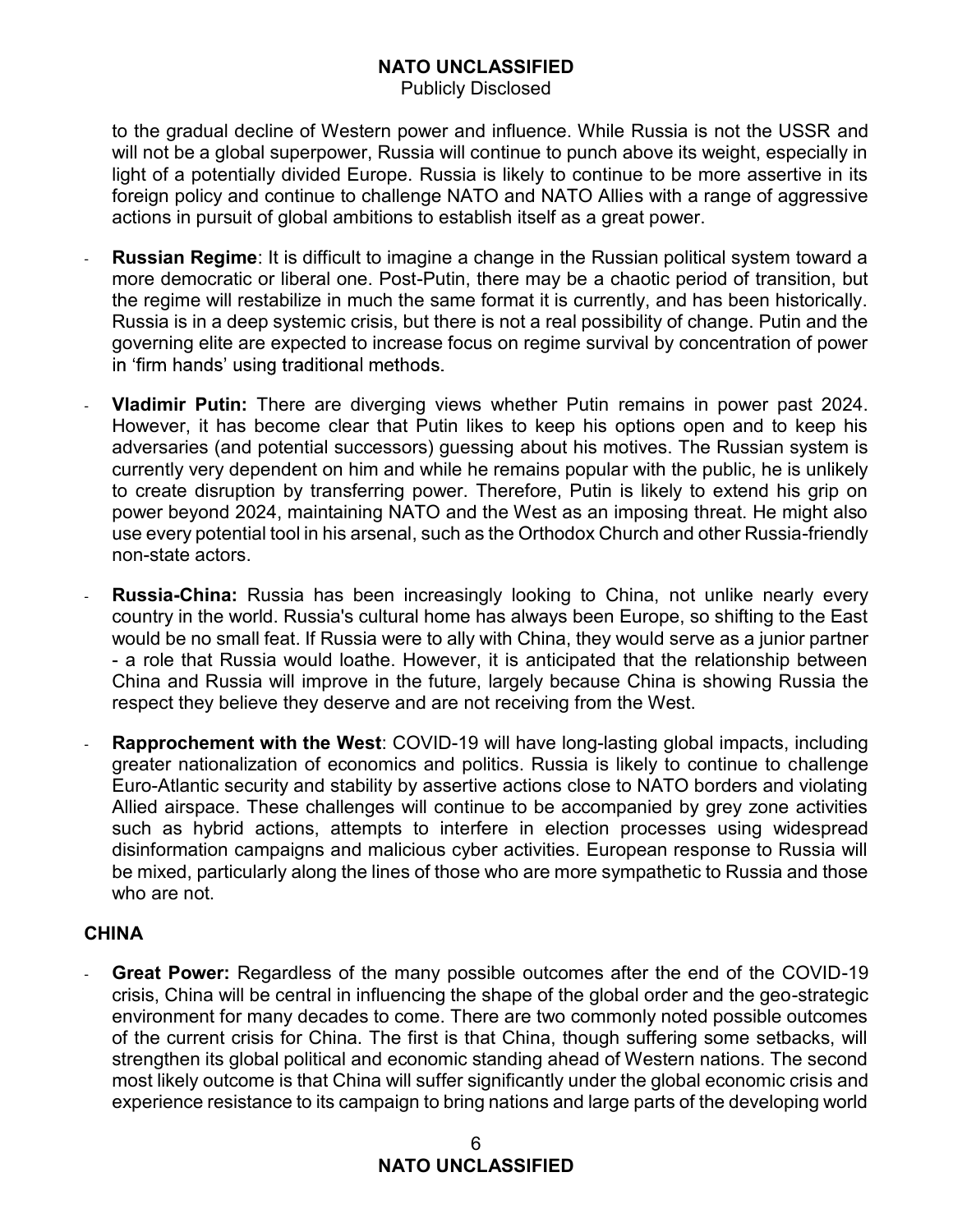Publicly Disclosed

into its sphere of political and economic influence. However, even this outcome is highly unlikely to alter China's character, objectives, or long-term trajectory. China may be delayed in achieving its goal of being a global leader and may miss its 2049 targets, but this will only likely embolden China to once again reinvigorate its efforts. Regardless of the timeline or potential setbacks, China will continue to challenge Western-led institutions and the world order seeking to influence or change it to be more aligned with its vision of the world.

- Soft Power and the Use of Information: China views and leverages the information domain as an essential element of soft power to achieve its strategic objectives. As demonstrated during the COVID-19 crisis, China will continue to make every effort to dominate the **NATO UNCLASSIFIED**<br>
Publicly Disclosed<br>
into its sphere of political and economic influence. However, even this outcome is highly<br>
unlikely to alter China's character, objectives, or long-term trajectory. China may be del global good. China will continue to focus on expanding its soft power by touting its achievements and highlighting the effectiveness of its model of governance. China will also continue to strenuously deny any information that portrays them as anything but a likeminded partner in the struggle against present and future common global challenges. China will use all means of soft power and coordinated information campaigns in an effort to draw **NATO MCCLESTED**<br> **THEO CONCELATESTED**<br> **THEO CONCELATESTED**<br> **THEO** UNITE CHING'S Disclosed<br>
In achieving its goal of being a global leader and may may be complement trajectory. China may be delayed<br>
in achieving its goal wedge between members of the Alliance. unikely to alter China's character, objectives, or forg-learm trajectory. China may be delayed the stowing the stowing the stowing the stowing likely embolden China to once again reinvigorate its efforts. Regardless of the
- Pursuit of Technology: Prior to the COVID-19 crisis, China was pursuing a stated goal to of its larger strategic objectives. China will likely continue to aggressively pursue this goal employing all instruments of power in a synchronized holistic effort not rivalled under democratic systems of governance. China will continue to strive to be the global supplier of 5G networks, especially in the developing world and in parallel with its BRI strategy. China will also continue to make every effort to become the global leader in AI by 2030. As demonstrated by the COVID-19 crisis, Western nations must avoid the pitfall of allowing vulnerabilities and potential single points of failure in the supply of resources or goods essential to their continued economic growth and stability, most notably in S&T. This applies even more certainly to those S&T items that are essential to the military and maintaining the security of the Alliance and its members. minded partier in the struggle against present and tuture common global challenges. China<br>will use all means of soft power and coordinated information campaigns in an effort to draw<br>other countries in Europe and elsewhere will use all means of sott power and coordinated information campages in an erior to draw<br>
wedge between members of the Alliance.<br> **Pursuit of Technology:** Prior to the COVID-19 crisis, China was pursuing a stated goal to<br> other countries in Europe and elsewhere into its sphere of influence, potentially driving a<br>wedge between members of the Alliance.<br>
Pursuit of Technology: Prior to the COVID-19 crisis, China was pursuing a stated goal to<br> **Presume of Technology:** Prior to the COVID-19 crises, China was a considerate the global leader in technology and innovation by 2035 of its larger strategic objectives. China will likely continue to aggemploying all inst become the goodal elader in economic and innovation by 2003 as a keep of the mid-<br>of its larger strategic objectives. China will likely continue to aggressive<br>employing all instruments of power in a synchronized holistic e dentificant in the cooperation. Terrorist and the cooperation in state and the internal of the cooperation of the cooperation of the cooperation of the cooperation of the Alliance and its members.<br>
seven more certainly to

### Non-state actor influence in domestic and international affairs.

multinational corporations, either state-owned or private, is likely to be subjected to continued scrutiny **Given** 

Organised crime and transnational terrorist networks will continue to evolve, exploiting gaps and weaknesses in the international system, taking advantage of dwindling international structures and

the demonstrated vulnerability of the international community to COVID-19, this event might also serve to herald the development of bioweapons.

operations against them, particulary by western nations. These challenges are likely to be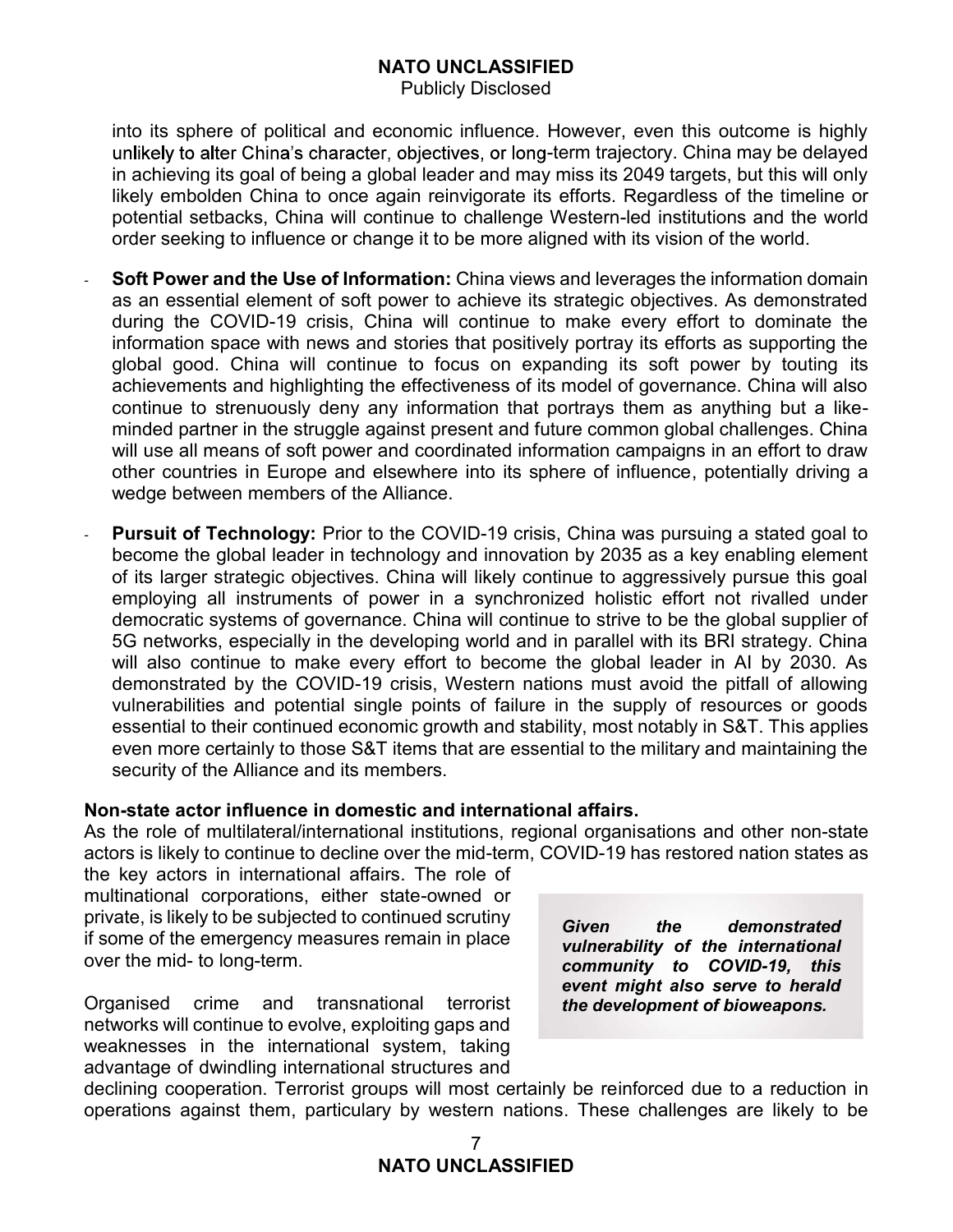Publicly Disclosed

compounded by potential radicalisation of young people and other vulnerable groups due to economic crisis, and an intensification in the long-term attacks against the West, whether from abroad or internally. Given the demonstrated vulnerability of the international community to

COVID-19, this event might also serve to herald the development of bioweapons. In the future, terrorist organisations might see the significant value of investment in developing such asymmetric capabilities, thus increasing Alliance risk and necessitating the development of preventive and mitigation strategies.

The Russian government is likely to continue to utilise private military and security organisations (PMSO) to promote Russian interests, such as the so-called humanitarian transportation in Eastern Ukraine. While Russia uses PMSOs as hybrid warfare tools to influence, China uses private or state-owned companies to expand its influence in the areas of economic and technology investments such as 5G.

Russia will continue to use non-state actors when the opportunity arises, such as the most recent 'significant disinformation campaign' against the West to worsen the impact of COVID-19 to generate panic and sow distrust. This also includes creating a wedge between NATO and its Partner Nations and other international organisations (IOs), such as the EU. While Russia uses PMSOs as hybrid warfare tools to influence, China uses private or state-owned companies to expand its influence in the areas of economic and technology investments such as 5G.

### Challenges to governance.

The rapid spread of COVID-19 has challenged the abilities of multilateral and IOs to provide a timely and adequate response. In a global crisis that spans borders and continents, a globally coordinated response was especially necessary. As yet, and no doubt hindered by politicisation and an early denial of the pandemic's potency, adequate coordination at a global level has failed to materialise. The World Health Organization (WHO), the most important global governance structure for the COVID-19 crisis, has been criticised for its approach towards China, downplaying the dangers of the virus. China is likely to continue to increase efforts to duplicate or replace other global governance structures while requesting reforms of institutions such as the United Nations (UN), the International Monetary Fund (IMF) and the World Bank, all to China's benefit.

COVID-19 is expected to create severe challenges for countries in developing countries such as India, Brazil, and Pakistan due to lack of sufficient health resources and large percentages of populations living in crowded areas. Fragile states in the Middle East and Africa are likely to be severely affected. Projecting stability and reinforcing existing governance structures will be increasingly important, albeit allocation of resources is likely to be limited.

### Public discontent/disaffection and polarisation.

The initial responses of most democracies were delayed since the political costs and risk of encroaching upon basic freedoms were extremely high. Despite the restrictive measures applied, many Western countries' initial polling results indicated that support for leaders has increased since the beginning of the pandemic. However, their standing will likely be affected as the economic crisis is prolonged and trust in the democratic process is frayed.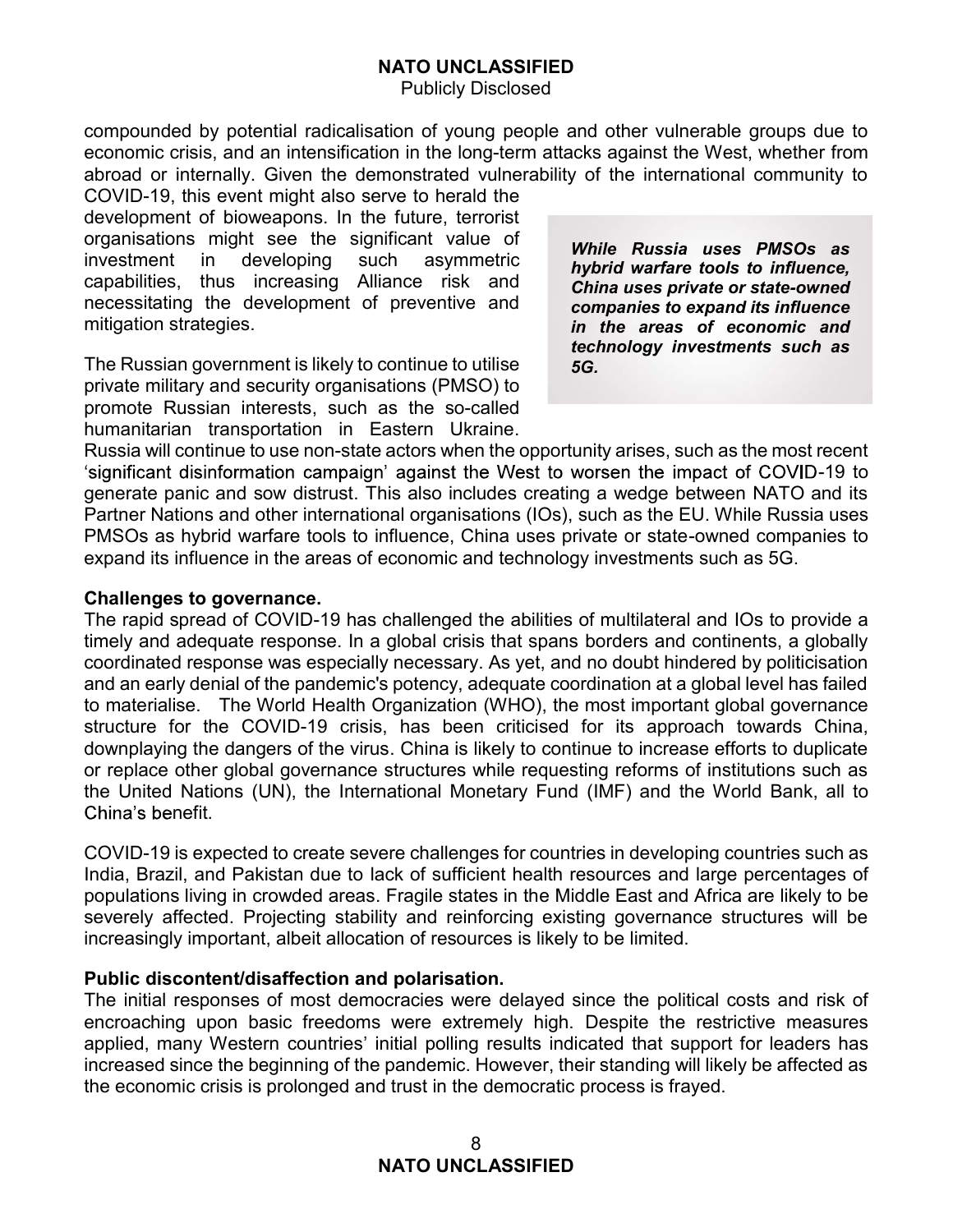Publicly Disclosed

**NATO UNCLASSIFIED**<br>Publicly Disclosed<br>Polarisation of societies within nations is likely to continue as governments struggle to address<br>challenges and balance societal demands. These fractures and the lack of cohesion wit challenges and balance societal demands. These fractures and the lack of cohesion within society will be reinforced as crises such as COVID-19 are used to foster ideological confrontations and political gain. Increasing political partisanship will further impede a globalisation, immigration and a dilution of national identity will drive ethnocentrism and nationalism, resulting in a further erosion of trust within the societies and between nations. **NATO UNCLASSIFIED**<br>
Publicly Disclosed<br>
Polarisation of societies within nations is likely to continue as governments struggle to address<br>
challenges and balance societal demands. These fractures and the lack of cohesion **NATO UNCLASSIFIED**<br>Polarisation of societies within rations is likely to continue as governments struggle to address<br>cohalismps can balance societal demands. These fractures and the lack of cohesion within<br>society will be **NATO UNCLASSIFIED**<br>Polarisation of societies within nations is likely to continue as governments struggle to address<br>colety will be reinforced as crises such as COVID-19 are used to foster ideological<br>confrontations and p **Exacer Scribts and DIVICLASSIFIED**<br> **Exact Converts and the lack of cohesion within**<br>
conditely bisclosed<br>
scolety will be reinforced as crisis sikely to continue as governments struggle to address<br>
scolety will be reinfo challenges and balance societal demands. These tractures and the lack of<br>society will be reinforced as crises such as COVID-19 are used to fo<br>confrontations and political gain. Increasing political partisanship will ful<br>go

### HUMAN

reinforced by the current crisis, this event also offers an opportunity to reshape and redesign the

### Asymmetric demographic change.

populations in the West will not only result in a decline in the working-age of the labour force, but more importantly, will also challenge social security and health systems. Nations will continue to struggle to provide an appropriate response to potential and recurring events such as governments ability to implement necessary legislation and reforms. Propulsm, concerns about globalisation, immigration and a dilution of national identity will drive ethnocentrism and nationalism, resulting in a further e

social contract and could foster mistrust in controntations and political gain. Increasing political partisanship will<br>globalisation, immigration and a dilution of national deforms. Populis<br>globalisation, immigration and a dilution of national identity will drive<br>rat remain a source of disagreement. Anti-immigrant rhetoric will fuel polarisation based on ideological, social, economic, religious and sanitary motives.

### Urbanisation.

Urbanisation, globally increasing at different rates,

Developed countries will likely be forced to re-design their urban environments, systems, and infrastructure based on increased preparedness, self-sufficiency and resilience.

reninored by the current crisis, this event also oriers an opportunity to restape and redesign the<br>social contract between populations and their governments to foster their relationships.<br>Exacerbated by the crisis and the exacerbated by the consequences of continuing climate change. Developed countries will likely **Asymmetric demographic change.**<br>
Exacerbated by the crissi and the associated significant increase in public debt, ageing<br>
Exportations in the West will not only result in a decline in the working-age of the labour force, preparedness, self-sufficiency and resilience. Lacking funding and support, developing countries Exadement of the concepts and the associated signing and the more than the struggle to provide an appropriate response to potential and recurring events will continue but more importantly, will also challenge social securi poluations in the wears will not ourly result in a decline in the working-age of the ialour force, thus the influence is panelemics. This could be seen as a fracturing of the social and recurring events such as panelemics. social contract and could toster mistrix in the mistrix in could to the memain a source of diditional labour forces, though it will **Developed countries will likely be**<br>source of diditional labour forces, though it will **f** 

Keeping critical infrastructure permanently working and providing necessary resources to the population will play a key role. In times of crisis, a coordinated intervention to provide basic logistic support.

### Increasingly connected human networks.

Driven by COVID-19 and enabled by technological progress, decentralised and non-physical networks are expected to become increasingly important. Besides offering previously unimagined opportunities in facilitating the interaction between a growing number of actors,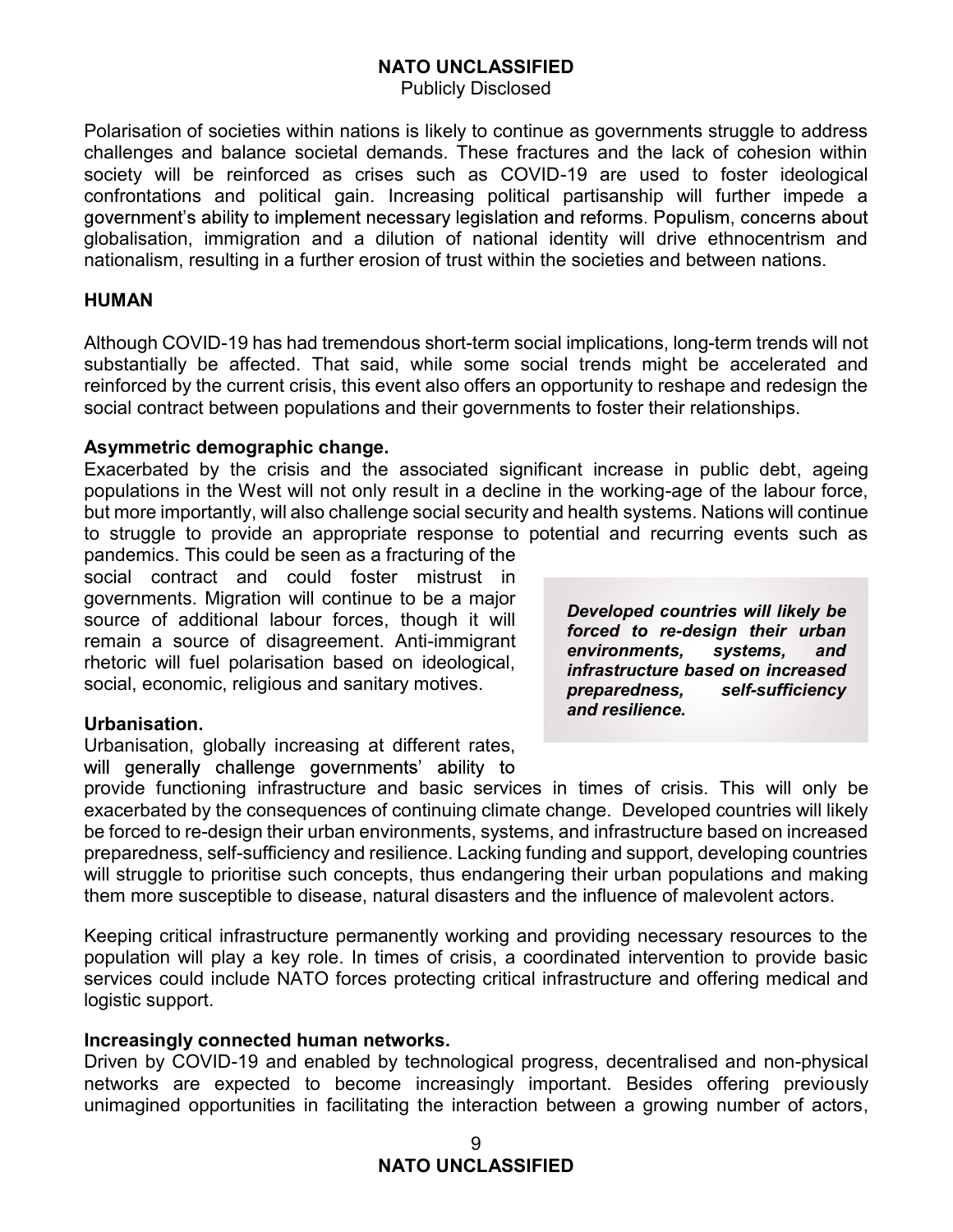Publicly Disclosed

especially in times of crisis, they are also presenting unprecedented threats. The lack of accountability and difficulties of monitoring such networks will challenge national economic, social and security systems.

As such, malign actors increasingly will exploit decentralised and non-physical networks in their favour. That said, nations and organisations, especially in times of crises, will constantly feel the need to monitor and use such networks to understand, influence and shape them in their favour, often under the cloak of necessity to support the provision of safety and security. Unprecedented government surveillance capabilities with popular support in times of crisis might outstrip laws that are established to safeguard the right to privacy. These developments have the potential to undermine security, privacy and freedom in the long-term. Publicly Disclosed<br>
respecially in times of crisis, they are also presenting unprecedented threats. The lack of<br>
accountability and difficulties of monitoring such networks will challenge national economic,<br>
social and sec

### **TECHNOLOGY**

The first obvious impact of the COVID-19 crisis is a very likely surge of research in the health and biotechnologies sector. Beyond that, the pandemic should also fuel a new acceleration of digital transformation, which could radically change work, education and health care. There will especially leveraged in the fight against the pandemic (such as AI and big data analytics, additive manufacturing and possibly blockchain).

The US is currently the global leader in science and technology (S&T). However, the US global share of S&T activities is declining as other nations' shares are increasing, especially China. China is making rapid innovation gains in many areas with the aim of achieving world leadership in AI by 2030. China's investment in AI accounted for more than half of the world's total investments in this area in 2018. This trend raises concerns about the impact on Western economies and has implications for the ability of the Alliance to maintain its current technological edge over potential adversaries.

### Rate of technology advance.

Global use of technology in response to the crisis is resulting in acceptance of new social norms in exchange for potential game changers:

- AI-assisted cures and vaccines.
- FastTrack approval of AI-assisted testing systems (probably would have taken years of consideration in normal times).
- The balance between privacy concerns and the response to the pandemic will be increasingly debated. For example, allowing connected digital thermometer data to be shared as a potential indicator of infection areas and cellular data used to track the effectiveness of 'stav at home' orders. Governments could use this event as a reason to maintain or increase broader electronic surveillance of the public using disease prevention as a pretext.

### Access to technology.

'Stay at home' policies are changing how the world does business. Some changes that may remain following the pandemic include: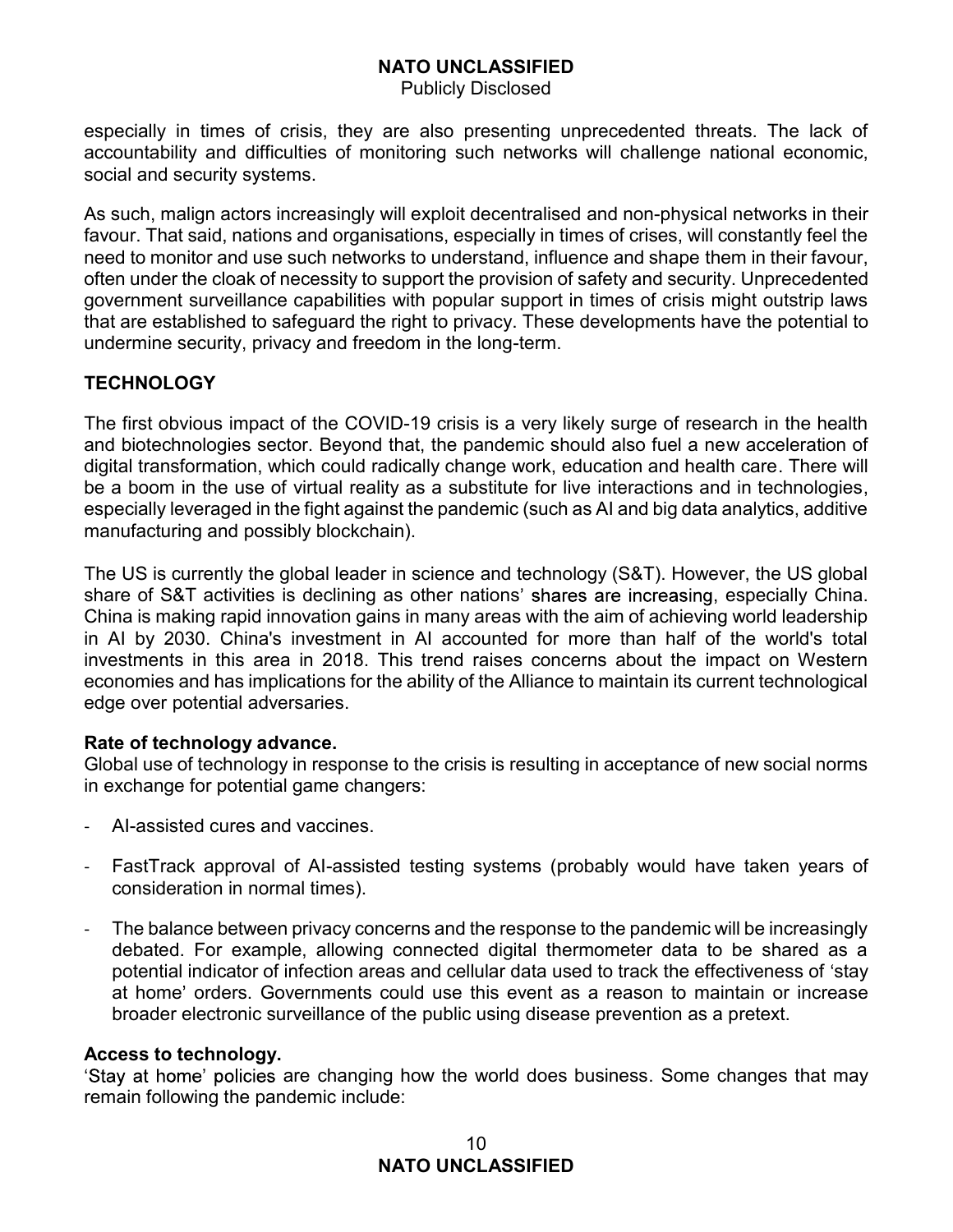- The adoption of remote services across the spectrum will change the way services are rendered. The 'stay at home' rules have rapidly created a large number of online users for
- public services, commercial activity and private social communication. Absent the COVID-19 pandemic, many individuals would likely have never made the change from in-person services. These services include education, meal and grocery delivery and the provision of health care **Figure** via telemedicine.
- The 'stay at home' and 'work from home' experience revealed western society's high-level dependency on the internet and its services. This

Access to the internet will remain an essential service for the Alliance and this high-level of on *internet-based* communications and collaboration may create a single point of failure.

includes the NATO Command Structure and its headquarters. Access to the internet will remain an essential service for the Alliance, and this high-level of reliance on internet-based communications and collaboration may create a single point of failure. There will be increased potential for risk in the cyber domain due to more extensive use of mobile communication assets either for work or private reasons, and acceptance of reduced cyber security in order to receive service at home.

The demand for 5G network enabled services will further increase, as the enriched internet services of 'Virtual Reality/Augmented Reality' and the 'Internet of Things' technologies will significantly improve productivity of remote work.

Global network development.<br>Although some mistrust between nations has been visible during the crisis, commercial drivers will continue to prevail in the development of technological advances, increased access to technology and global network development. There will be further implications as this crisis encourages innovation.

Increased interest in domestically produced strategic goods and materials will lead to commoditization of the advances of additive manufacturing, robotics, and green energy production such as solar technologies. Additive manufacturing is one technology that has been pushed hard in the past months to deliver components of ventilators and protective equipment.

This technology could continue to be highly disruptive, first for manufacturing and later for consumer goods. Significant changes might be expected in global supply chains and for countries that have or are about to become the workbench of the world.

### Technological dependencies.

This crisis has highlighted major single points of failure within production and supply chains in many industries, including essential products for defence and security such as information technology, microelectronics and microprocessors.

This crisis has highlighted major single points of failure within production and supply chains in many industries, including essential products for defence and security such as information technology, microelectronics and microprocessors.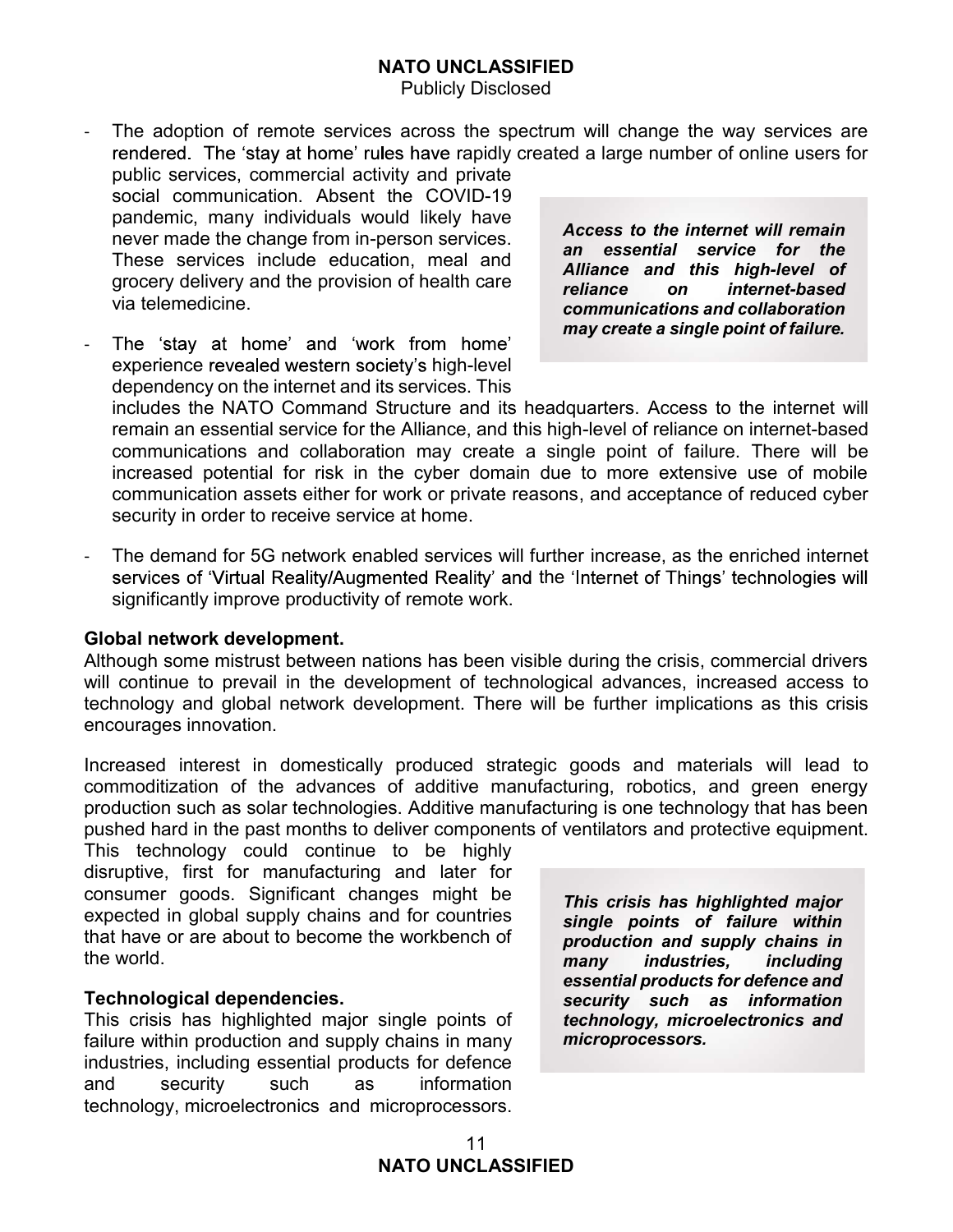Publicly Disclosed

Major manufacturing disruptions due to interrupted supply chains, primarily from China/Asia, will drive some companies to increase resilience by repatriating (on-shoring) some fabrication back to more secure nations. Realistically, new fabrication facilities will incorporate the latest in **MATO UNCLASSIFIED**<br>
Publicly Disclosed<br>
Major manufacturing disruptions due to interrupted supply chains, primarily from China/Asia, will<br>
drive some companies to increase resilience by repatriating (on-shoring) some fabr in higher numbers of jobs.

Major manufacturing disruptions due to interrupted supply chains, primarily from China/Asia, will<br>drive some companies to increase resilience by repatirating (on-shoring) some fabrication back<br>to more secure nations. Reali **MATO UNCLASSIFIED**<br> **Example 19.1** Publicly Disclosed<br>
Major manufacturing disruptions due to interrupted supply chains, primarily from China/Asia, will<br>
drive some companies to increase resilience by repatriating (on-sho **IMATO UNCLASSIFIED**<br> **IMATO UNCLASSIFIED**<br> **IMATO UNCLASSIFIED**<br> **IMATO UNCLASSIFIED**<br> **IMATO UNCLASSIFIED**<br> **IMATO UNCLASSIFIED**<br> **IMATO UNCLASSIFIED**<br> **IMATO UNCLASSIFIED**<br> **IMATO UNCLASSIFIED**<br> **IMATO UNCLASSIFIED**<br> **I MATO UNCLASSIFIED**<br>
Publicly Disclosed<br>
Major manufacturing disruptions due to interrupted supply chains, primarily from China/Asia, will<br>
drive some companies to increase resilience by repatirating (on-shoring) some fabr constrained. **NATO UNCLASSIFIED**<br>
Publicly Disclosed<br>
Publicly Disclosed<br>
drive some companies to increase resilience by repatriating (on-shoring) some fabincation, Ast<br>
to more secure nations. Realistically, new fabrication facilities **NATO LIVIGLASSIFIED**<br>
Major manufacturing disruptions due to interrupted supply chains, primarily from China/Asia, will<br>
drive some companies to increase resilience by repatriating (on-shoring) some fabrication back<br>
to m Publicly Disclosed<br>
Major manufacturing disruptions due to interrupted supply chains, primarily from China/Asia, will<br>
drive some companies to increase resilience by repatriating (on-shoring) some fabrication back<br>
to more

### ECONOMICS/RESOURCES

Severe negative consequences for the world economy and its resources are already prepared for any potential future COVID-19 resurgence.

The impacts of climate change will place additional strain on limited resources for a rapid recovery. As evidenced by current events, the current global economic system is vulnerable due to its susceptibility to global interruptions. Since there is no alternative, the global economy will in higher numbers of jobs.<br>
Long-term impacts on technology may be dominated by an extended economic slowdown that<br>
makes the 'newest tech' a lesser priority for consumers. There will be cost issues related to<br>
increasing Long-term impacts on technology may be dominated by an extended economic slowdown that<br>makes the 'newest tech' a lesser priority for consumers. There will be cost issues related to<br>increasing resilience/redundancy of suppl on national priorities could decrease interest in cooperation. constrained.<br> **ECONOMICS/RESOURCES**<br>
Severe negative consequences for the world economy and its resources are already<br>
materialising, it is very likely that the globalised economy will need a significant amount of time<br>
to Severe negative consequences for the world economy and its resources are already<br>materialising. It is very likely that the globalised economy will need a significant amount of time<br>to recover from this crisis, which will b materialismg. It is very likely that the globalised economy will need a store from this crisis, which will be characterised by insing unemprepared for any potential future COVID-19 resurgence.<br>The impacts of climate change

As the COVID-19 epidemic affects nations and parts of the world differently due to political, economic and social reasons, a major consequence could be the acceleration of inequality with could see dramatic changes due to the economic impact, especially through supply chain

disruptions and production transfers. Consequently, the international community will have increased and concerns.

### Globalisation of financial resources.

Globalisation will likely prevail, but certainly will be challenged by those who have been severely affected by the COVID-19 crisis. Efficiency, as the main driver of supply chains and trading relationships, will have to be balanced against other It is likely that nations will not only rely on the availability of global goods and resources, but will orientate towards more reliable regional chains of supply and goods.

factors such as security and resilience. National security concerns on production and supply chain resilience will reduce out-sourcing, creating more opportunities in developed countries. Some of the negative consequences of the crisis are already being felt. IMF and World Bank projections for economic development in 2020 and 2021 are negative for every nation in the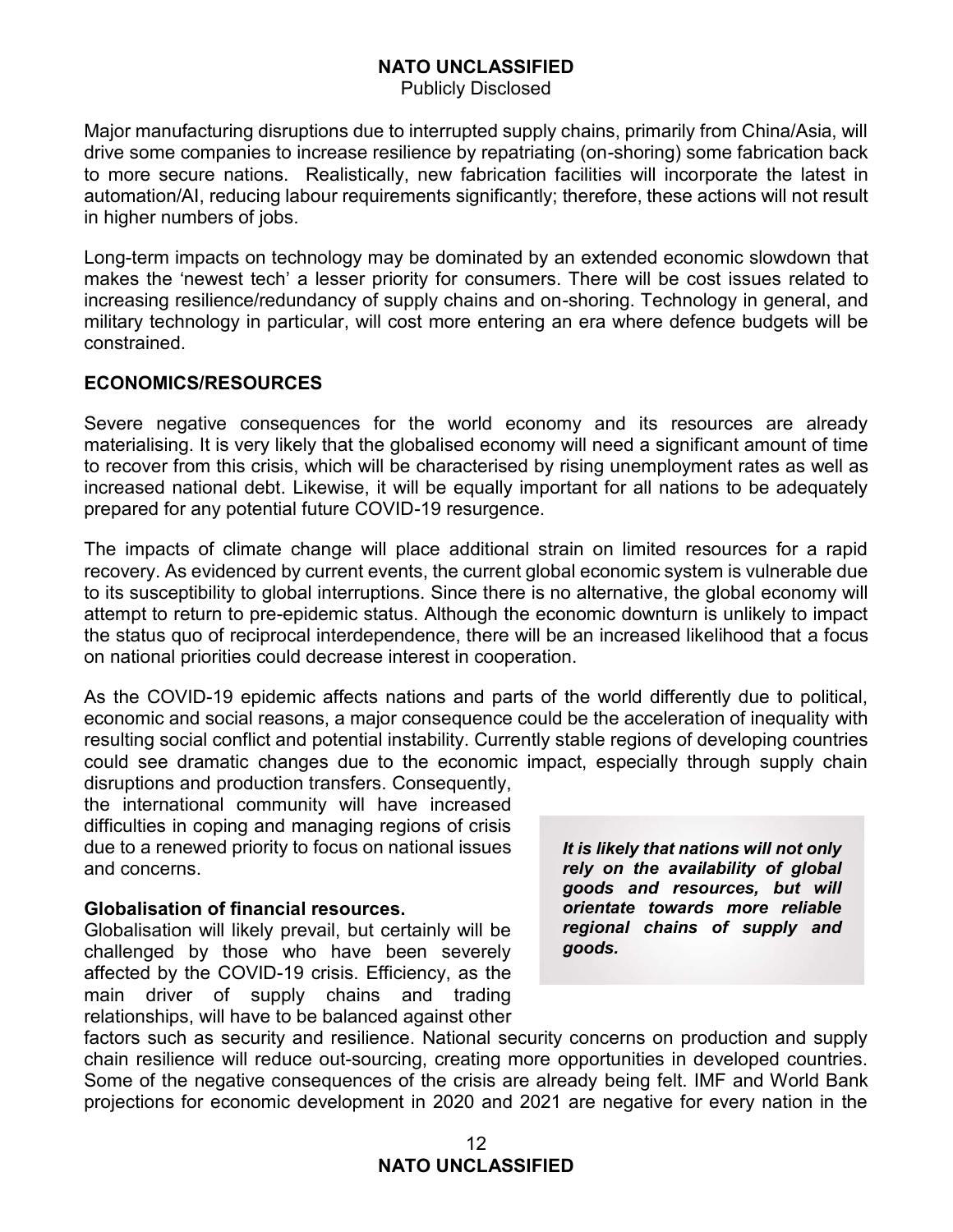Publicly Disclosed

but will orientate towards more reliable regional supply chains and goods.

**NATO UNCLASSIFIED**<br>
Publicly Disclosed<br>
world. It is likely that nations will not only rely on the availability of global goods and resources,<br>
but will orientate towards more reliable regional supply chains and goods.<br>
R **NATO UNCLASSIFIED**<br>
Publicly Disclosed<br>
World. It is likely that nations will not only rely on the availability of global goods and resources,<br>
but will orientate towards more reliable regional supply chains and goods.<br>
R unlikely to reduce the intent of nations to maintain the status quo of international cooperation. MATO UNCLASSIFIED<br>
Publicly Disclosed<br>
World. It is likely that nations will not only rely on the availability of global goods and resources,<br>
but will orientate towards more reliable regional supply chains and goods.<br>
Red at the potential detriment to international collaboration.

### Geopolitical dimension of resources.

The availability of national resources will continue to increase the political power play between **NATO UNCLASSIFIED**<br>
Publicly Disclosed<br>
World. It is likely that nations will not only rely on the availability of global goods and resources,<br>
but will orientate towards more reliable regional supply chains and goods.<br>
R especially likely to continue to use their available resources to enforce their interests through hard and soft power assets. Experts already state that the effects of the crisis have been disrupted production, transportation and distribution of food, especially in poorer regions and regions of crisis. Additionally, climate change will continue to have the potential to disrupt the world's food production. word. It is likely that nations will not only rely on the availability of global goods and resources,<br>but will orientate towards more reliable regional supply chains and goods.<br>Reduced interstate conflict due to reciprocal but will orientate towards more reliable regional supply chains and goods.<br>
Reduced interstate conflict due to reciprocol reliance is unlikely. The economic downtum is<br>
eunlikely to reduce the intent of nations to maintain Reduced interstate conflict due to reciprocal reliance is unlikely. The economic downtum is unlikely to reduce the intent of nations to maintain the status quo of international cooperation.<br>However, nations may be forced t Reduced Interstate contrict due to recoprocal relations e sunlikely to reconomic downtum is<br>thoukley to reduce the intent of nations to maintain the status quo of international cooperation.<br>However, nations may be forced t However, nations may be forced to reprorintse in certain areas as their own economies dictate,<br>at the potential defirment to international collaboration.<br>The availability of national resources will continue to increase the Geopolitical dimension of resources.<br>The availability of national resources will continue to increase the political power play between nations and will be utilised to assert power status in national interests. Russia or Ch

### Increased inequality.

Due to economic pressures, the gap between rich and poor is highly likely to increase, especially the level of inequality and could result in higher conflict potential. These conflict potentials can The availabing of national resources will controls to increase the political power play between the parts of the parts of the parts of the parts and this change encluding likiely to contrinue to use their available resourc nations and will be utilised to assert power statis. In rational interests. Kussia or China are considerated production, transportation and soft power assets. Experts already state that the effects of the crisis have been especially likely to continue to use their available resources to enforce their interests through<br>thard and soft power assets. Experts already state that the effects of the crisis have been<br>disrupted production, transporta

Fairly stable regions of the developing world could see dramatic changes due to the negative

### ENVIRONMENT

### **Climate Change**

The COVID-19 pandemic may lead to a deeper understanding of the importance of resilience against natural disasters such as the increasing frequency and strength of extreme weather Due to economic pressures, the gap between rich and poor is highly likely to increase, especially<br>on the global south. In Europe, differences between the North and the South are likely to emerge,<br>potentially creating vulne While some nations may escape the extremes of change, there is an increasing likelihood that potentially creating wullenable seams in the Alliance. The full extent of the COVID-19 effects is ability creating throughtly unpredictable since they have not been experienced in association with past epidemics. This fact not yet evident and the effects on the current economy are largely unpredictable since they have<br>not been experienced in association with past epidemics. This fact has the potential to accelerate<br>the level of inequality an a better outlook, such as a zero-carbon future in which communities and the global economy are resilient to the impacts of climate change. Fairly stable regions of the developing world could see dramatic changes due to the negative<br>economic impact, especially through the transfer of production capacities and supply chain<br>changes. This could lead to increased

### Natural Disasters.

due to climate change are posing significant social, economic and geopolitical challenges and new risks for countries and vulnerable populations. Over the last two decades, South Asia, West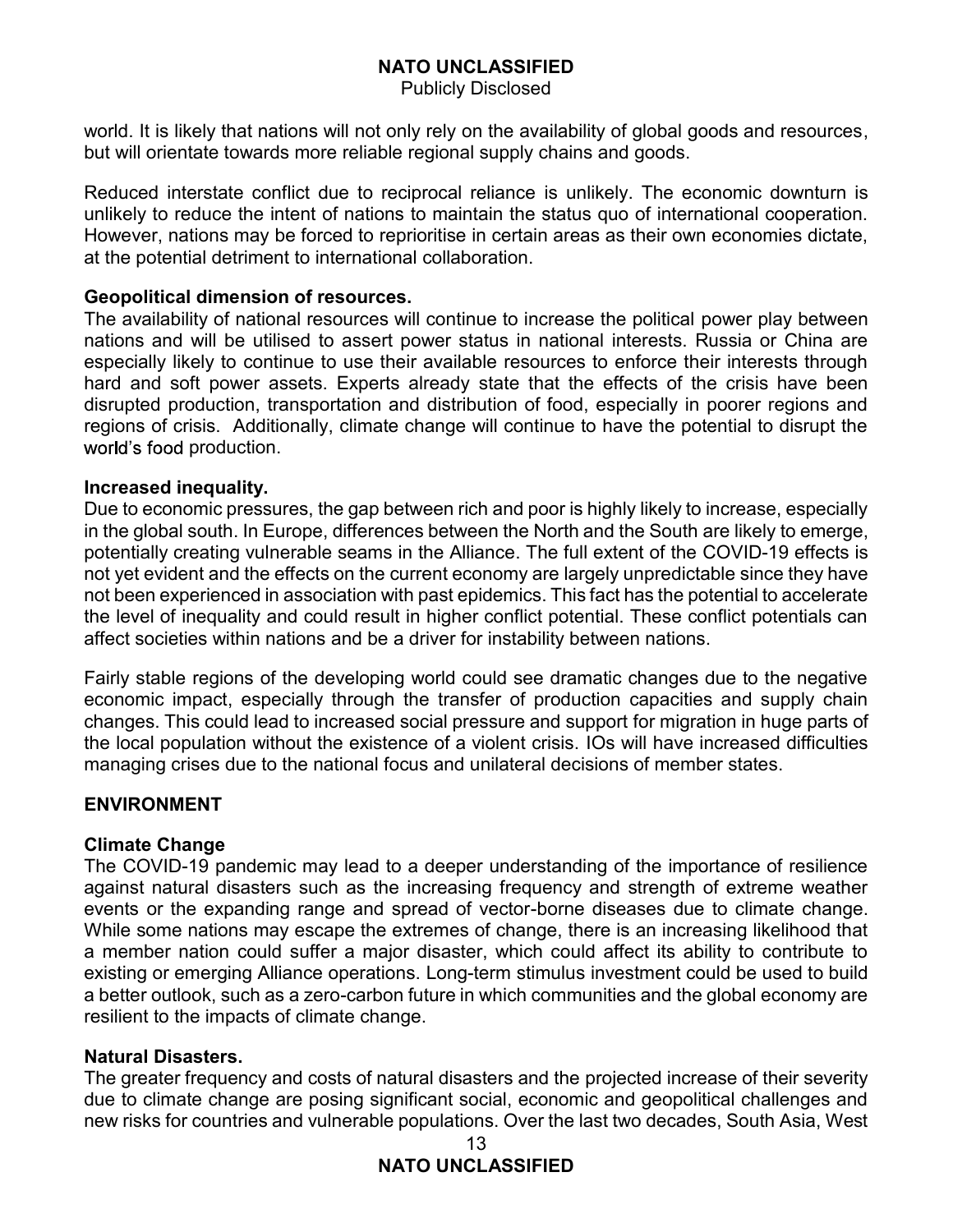Publicly Disclosed

Africa, Latin America, the Caribbean, Australia, Europe and North America have all suffered significant losses from earthquakes, wildfires and floods. The number of natural disasters has grown from an average of 150 a year in 1980 to over 450 a year in 2017. The frequency of disease outbreaks has also steadily increased. COVID-19 has shown that even the most developed nations' infrastructure and systems are not sufficiently ready to address catastrophic natural disasters that may occur in the future. New approaches and investments aimed at building resilience to natural disasters will be required by all actors to help mitigate future losses.

### **CONCLUSION**

COVID-19 started as a health crisis and was rapidly followed by significant economic and geopolitical impacts. The global situation and ensuing financial crisis creates a perfect storm that challenges the international community and current world order.

COVID-19 is likely to accelerate changes in some previously recognized global trends, which might result in severe economic, social, and geopolitical consequences. While members of the Alliance potentially reorient their national priorities, NATO's unity, cohesion and solidarity will remain key for maintaining Euro-Atlantic stability and security.

Revisionist powers, such as China, Russia and Iran, are likely to exploit the post COVID-19 environment to create a wedge between the members of the Alliance using hybrid warfare tools, including disinformation and economic means. NATO's MIoP remains important for deterrence and defence, while the competition space will be dominated increasingly by other elements of national power: diplomatic, economic and information domains. The comingling of Instruments of Power will be reflective of the new normal.

Over the next two decades, NATO's ability to maintain its technological edge will increasingly be challenged as potential competitors continue to allocate more resources in areas like AI, Big Data, 5G Wireless, nano and biotechnology, and robotics. The competition space is likely to see numerous rapid technological advances that could affect the global balance of power.

Aggressive use of AI to control the spread of COVID-19 is likely to create privacy concerns especially in the developing world. Authoritarian countries are likely to exploit AI and other technologies in the post COVID-19 environment to continue invasive personal data tracking, to suppress opposition groups and individuals.

People, companies, malign actors, governments and international organisations are assessing the impact of the pandemic, challenges they will face and opportunities they could capitalise on over the mid- and long-term. Based on their respective assessments, they will position themselves to advance their interests, influence and situations. Therefore, the coming decades will be dynamic and competitive.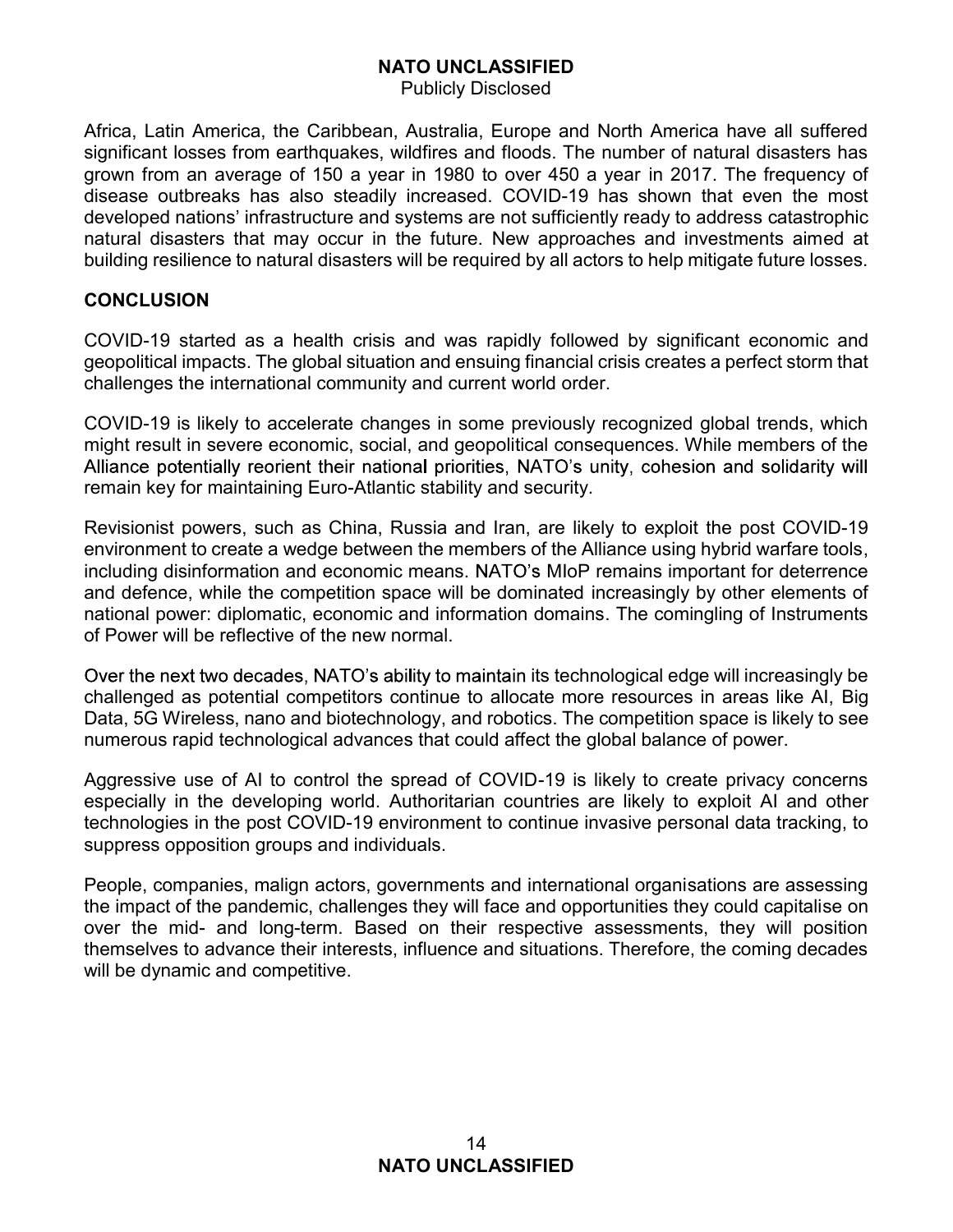Publicly Disclosed

**NATO UNCLASSIFIED**<br>
Publicly Disclosed<br>
Economic challenges will dominate political agendas, as the cost of mitigation measures for<br>
rapid recovery are likely to affect continued defence spending trends. The increased pot **Example 19 Example 19 Example 19 Example 19 Example 19 Example 19 Example 19 Example 19 Example 19 Example 19 Example 19 Example 19 Example 19 Example 19 Example 19 Example 19 Example 19 Example 19 Example 19 Example 19 E** for state-on-state conflict and the emergence of new opportunities for non-state actors opposing **NATO UNCLASSIFIED**<br>
Publicly Disclosed<br>
Economic challenges will dominate political agendas, as the cost of mitigation measures for<br>
rapid recovery are likely to affect continued defence spending trends. The increased pot **NATO UNCLASSIFIED**<br>
Publicly Disclosed<br>
Economic challenges will dominate political agendas, as the corapid recovery are likely to affect continued defence spending tr<br>
for state-on-state conflict and the emergence of new

**NATO UNCLASSIFIED**<br>
Publicly Disclosed<br>
Economic challenges will dominate political agendas, as the cost of mitigation measures for<br>
rapid recovery are likely to affect continued defence spending trends. The increased pot **Example 12 Example 12 Example 12 Example 12 Example 12 Example 12 Example 12 Example 12 Example 12 Example 12 Example 12 Example 12 Example 12 Example 12 Example 12 Example 12 Example 12** opportunities to strengthen trans-Atlantic relations, Alliance cohesion and commitment for the security of the Euro-Atlantic region and beyond.

ANNEX:

The future is not necessarily all negative as the post COVID-19 environment has the potential to bring better cooperation among nations and supranational organisations, and opportunities to strengthen trans-Atlantic relations.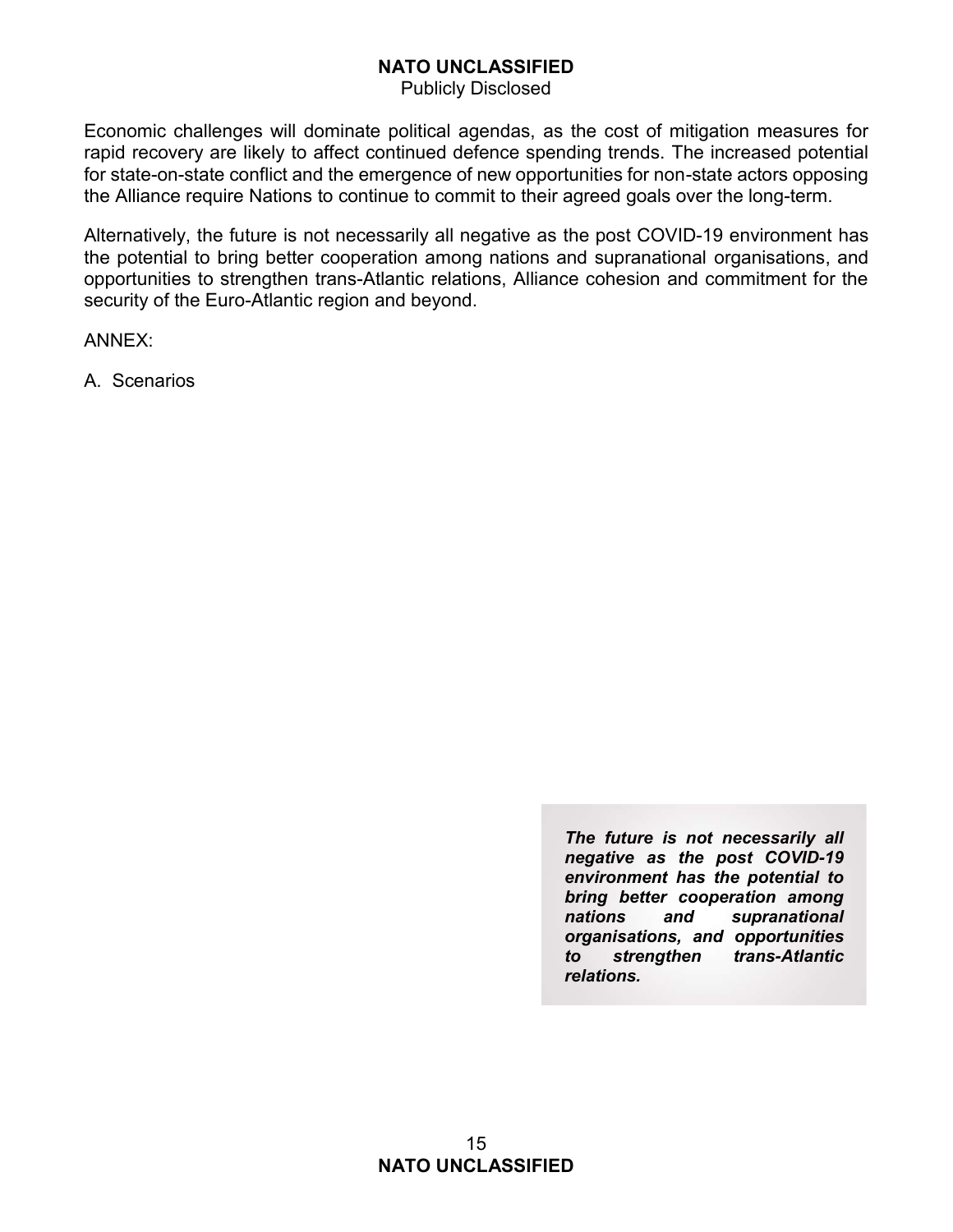Publicly Disclosed

**D UNCLASSIFIED<br>iblicly Disclosed<br>ANNEX A TO<br>ENCLOSURE 1 OF ACT/SPP/SF/TT-2939/SER:NU:0728<br>DATED 23 JUN 20 D UNCLASSIFIED<br>iblicly Disclosed<br>ANNEX A TO<br>ENCLOSURE 1 OF ACT/SPP/SF/TT-2939/SER:NU:0728<br>DATED 23 JUN 20** DATED 23 JUN 20

### **SCENARIOS**

Presented below are three scenarios identifying potential trends and associated implications. It **is important to presented below are three scenarios identifying potential trends and associated implications. It<br>is important to present the potential confluence of trends that are likely to shape the future.<br>These scenar** These scenarios may help decision-makers now to make better choices about the future.

### Scenario 1: Towards an overhaul of world order.

COVID-19 has created grave economic conditions at the global level, not sparing any particular country. Countries representing almost 70 percent of the global Gross Domestic Product (GDP), the US, EU, China, Japan, India, Brazil and Canada, have taken unprecedented measures to maintain economic and social stability. While some of these measures, including border Publicly Disclosed<br>
ENCLOSURE 1 OF ACT/SPP/SF/TT-2939/SER:NU:0728<br>
DATED 23 JUN 20<br>
SCENARIOS<br>
Presented below are three scenarios identifying potential trends and associated implications. It<br>
is important to present the p ANNEX A TO<br>
ENCLOSURE 1 OF ACT/SPP/SF/TT-2939/SER:NU:0728<br>
DATED 23 JUN 20<br>
Presented below are three scenarios identifying potential trends and associated implications. It<br>
is important to present the potential confluence This will allow rapid economic recovery while final markets remain connected and trade flows accordingly. **SCENARIOS**<br>
Presented below are three scenarios identifying potential trends and associated implications. It<br>
is important to present the potential confluence of trends that are likely to shape the future.<br>
These scenario **BCENARIOS**<br>
Bressented below are three scenarios identifying potential trends and associated implications. It<br>
Its important to present the potential confluence of trends that are likely to shape the future.<br>
These scenar is important to present the potential confluence of trends that are likely to shape the future.<br>These scenarios may help decision-makers now to make better choices about the future.<br>COVID-19 has created grave economic cond omestic Product (GDP),<br>
ecedented measures to<br>
sures, including border<br>
effort, it is expected that<br>
overy at the global level.<br>
Innected and trade flows<br>
f markets and financial<br>
require collaboration for<br>
nina, Russia an

The high-level economic interdependence, the interconnectedness of markets and financial systems, and supply chains established over the last two decades will require collaboration for rehabilitation.

roles through maintaining cohesion, solidarity and providing security and stability for their  $\cdot$ COVID-19 has created graw economic conditions at the global level, not sparning any particular<br>country. Countries representing almost 70 percent of the global Gross Domestic Product (GDP),<br>the US, EU, China, Japan, India, the substantial government investments in economic stability will impact national spending priorities and likely result in reduced defence spending. These defence reductions will particularly impact warfighting capacities. The high-level economic interdependence, the interconnectedness of markets and financial<br>ay raying, and supply chains established over the last two decades will require collaboration for<br>a rapid recovery for all. Though th rehabilitation.<br>
Multilateral and international organisations such as NATO, the EU and the UN will play important<br>
Multilateral and international organisations such as NATO, the EU and the UN will play important<br>
roles thr Multilateral and international organisations such as NATO, the EU and the UN will play important<br>roles through maintaining cohesion, solidarity and providing security and stability for their<br>member countries during the rec Multilateral and metrimational organisations such as NATO, the EU and the UN will piay important<br>The Strough maintaining cohesion, solidarity and providing security and stability for their<br>This 'new normal' will define how

### Scenario 2: Towards a fragmentation of world order.

The success of a coordinated response to the COVID-19 pandemic required US leadership as was the case during other occasions over the last decades. Protectionism and anti-globalisation system. Additionally, Chinese and Russian ambitions to weaken NATO by creating a wedge amongst the members of the Alliance might lead to a growing fragmentation of the global international order.

### A-1 NATO UNCLASSIFIED